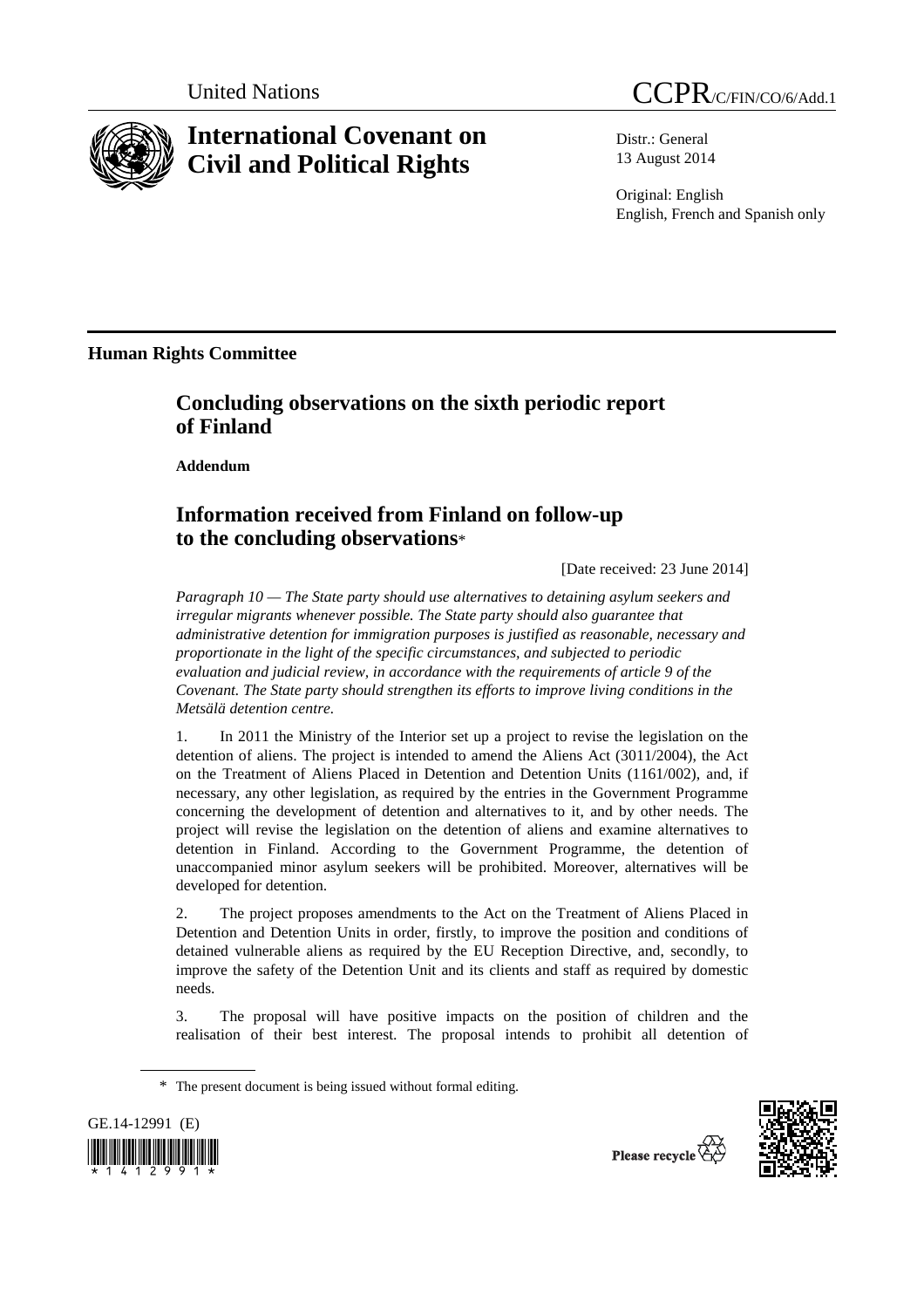unaccompanied minors applying for international protection, and to restrict the duration of the detention of all other unaccompanied minors to a very short period. Furthermore, after the proposed amendment of the legislation, children would no longer be placed in police detention facilities at all. The new legislation guarantees children, families and vulnerable groups the detention conditions required by the Directive.

4. The proposed legislation would prohibit authorities from placing unaccompanied children seeking international protection in Finland in detention. The length of the detention of other unaccompanied children would be limited to a very short time (72 hours + another 72 hours for a special reason). In addition, the Aliens Act would contain more precise and clearly delimited provisions on the preconditions for placing children in detention. The preconditions would apply to both children detained with a custodian and those detained without a custodian. All children detained on the basis of the Aliens Act would be placed in a detention unit, irrespective of the question whether they are accompanied or unaccompanied while staying in Finland. The current legislation already prohibits the placement of unaccompanied children in police detention facilities. The proposed amendment of the legislation would expand the prohibition to apply to all children. In other words, after the legislative amendment children would not be placed in police detention facilities at all.

5. Similarly, the placement of applicants for international protection in detention facilities of the police or the Border Guard would be avoided with all possible means. The proposal intends to improve the procedure for hearing social welfare authorities on the detention of children. The legislation currently in force requires that social welfare authorities be heard for decisions to place children in detention. In practice, such hearings have taken place without contacts between the authorities and the children. The proposal makes the detention of children conditional upon an opportunity given to the social welfare authorities to issue a statement on the matter before the detention decision. The authorities are required to issue the statement at the latest when the matter is being heard before a district court for the first time. Moreover, the social welfare authorities are given an opportunity for a statement during the reconsideration of the matter.

6. According to the proposal, the provisions of the Aliens Act on the requirements for holding aliens in detention, the information to be given to detainees and the placement of detainees should be clarified in order to implement the EU Reception Directive appropriately. For reasons based on domestic needs, the obligation of aliens to report at regular intervals to police or border control authorities would be revised by adding reception centres as alternative authorities responsible for receiving such reports. The proposed amendment is intended to increase the use of the obligation to report as an alternative to detention.

7. The Aliens Act would be supplemented with a provision on the opportunity to arrange district court hearings on the continuation of detention as video conferences or by using other applicable communication technologies. The proposal is intended to ensure consistency in the application of law regarding the preconditions for detention.

8. In line with the objectives of the Government Programme, the budget for 2014 contains additional funds for expanding the detention capacity. The additional funds will be used for founding a 30-place detention unit under Joutseno Reception Centre in Konnunsuo village, Lappeenranta city, Eastern Finland. In this unit, a separate department with 10 places will be reserved for families, children and other persons in a vulnerable position. The new unit makes it possible to better take account of the special needs of children and families with children.

9. When applicable, the new detention unit can take measures alternative to detention and make use of the operation of Joutseno Reception Centre. The closest cooperation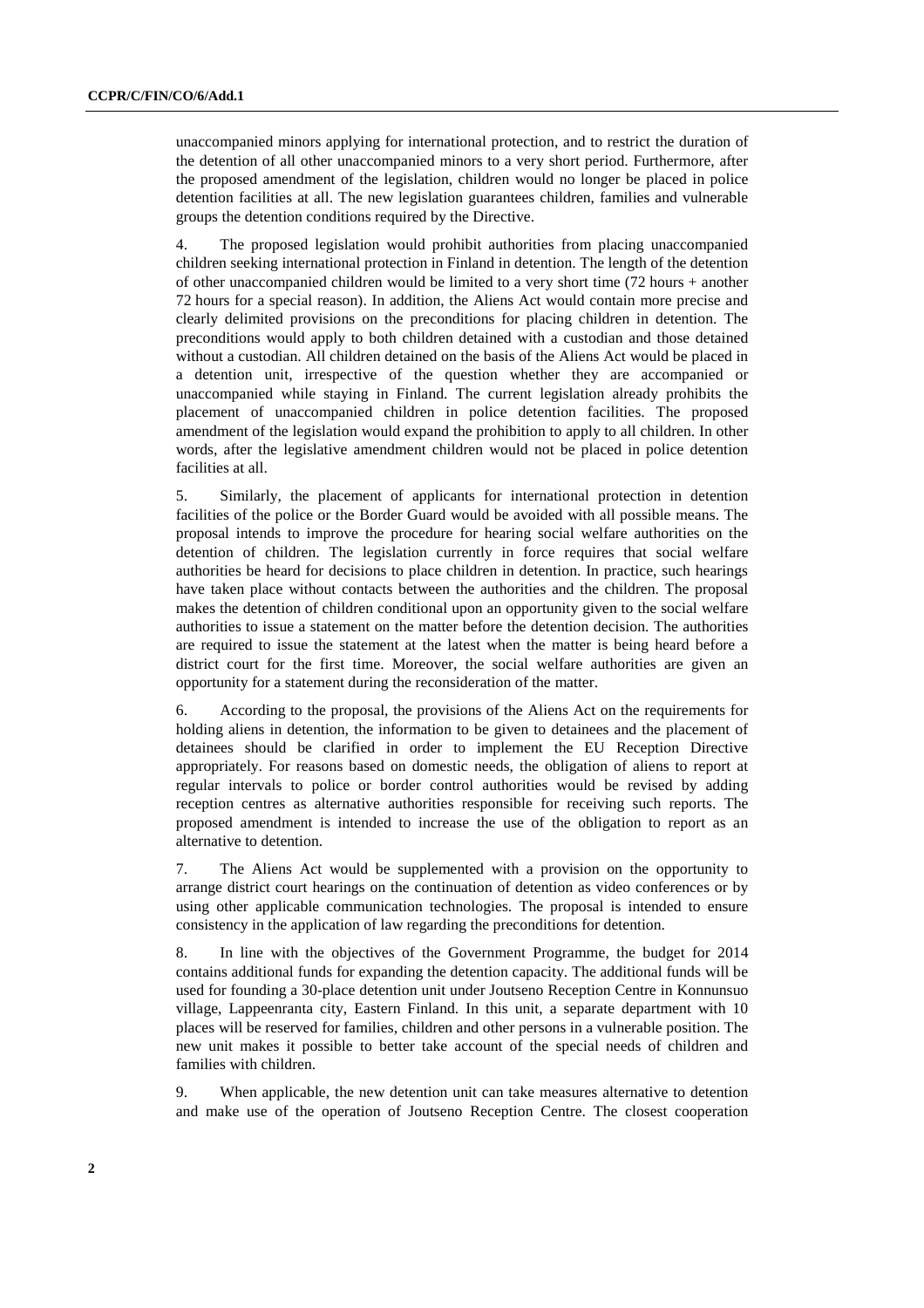partners, i.e. the Finnish Immigration Service, the Aliens' Police and the Finnish Border Guard, all have offices in the vicinity, and the existing good cooperation relations will become increasingly close. The premises of the new unit make it possible to take account of special needs considerably better than in the existing Metsälä Detention Unit in Helsinki. The new detention unit will be opened in autumn 2014.

10. Sections 121–129 of the Aliens Act contain provisions on the requirements for holding an alien in detention, on detention decisions, and related court proceedings and appeals.

11. The conditions in Metsälä Detention Unit comply with the relevant requirements. For instance, the European Committee for the Prevention of Torture and Inhuman or Degrading Treatment or Punishment (CPT) found during its inspection visit to Finland in 2008 that the conditions in Metsälä Detention Unit were good (Report to the Finnish Government on the visit to Finland carried out by the European Committee for the Prevention of Torture and Inhuman or Degrading Treatment or Punishment (CPT) from 20 to 30 April 2008, CPT/lnf (2009) 5). Although Metsälä Detention Unit is nearly always fully occupied, the capacity is never exceeded, which helps to maintain the good living conditions there. The Finnish Immigration Service is obliged to use the reception and detention places efficiently.

*Paragraph 11 — The State party should provide the Committee with the required information and, in any event, ensure that persons arrested on criminal charges are brought before a judge within 48 hours of initial apprehension, and transferred from the police detention centre in the event of a continuation of detention. The State party should also ensure that all suspects are guaranteed the right to a lawyer from the moment of apprehension, irrespective of the nature of their alleged crime.* 

12. Chapter 3, section 4 of the Coercive Measures Act stipulates that the request for remand of a person under arrest must be made to the court without delay and at the latest before noon on the third day from the day of apprehension. According to Chapter 3, section 5 of the Act, a request for remand must be taken up by the court for consideration without delay. A request regarding a person under arrest must be taken up for consideration within four days of the apprehension. Thus, the time limit of 96 hours mentioned by the Committee is the maximum limit, not the minimum limit.

13. The overall reform of the Coercive Measures Act took effect on 1 January 2014. The drafters of the reformed Act considered the time limits very broadly (Report of the criminal investigations and coercive measures committee 2009, pp. 110–112). The time limit of four days was regarded to accord with the interpretation practice of the European Court of Human Rights, at least so far. However, the drafters noted that the international interpretation practice might change later.

14. The Ministry of Justice is monitoring the implementation of the reformed Coercive Measures Act and possible defects in it and will, if necessary, initiate legislative amendments.

15. On 24 February 2014 the Ministry of Justice appointed a working group to examine i.a. the possibility of introducing different alternatives to remand imprisonment and the holding of remand prisoners in detention. The mandate of the working group lasts from 3 March 2014 to 30 April 2015. The group will also examine the possibility of strengthening the supervision of compliance with the travel ban connected with remand imprisonment by electronic means, and the possibility of transferring the responsibility for the custody of remand prisoners from the police – under the Ministry of the Interior – to the Ministry of Justice. The group will also assess the impacts of the transfer of responsibility on the custody conditions of remand prisoners.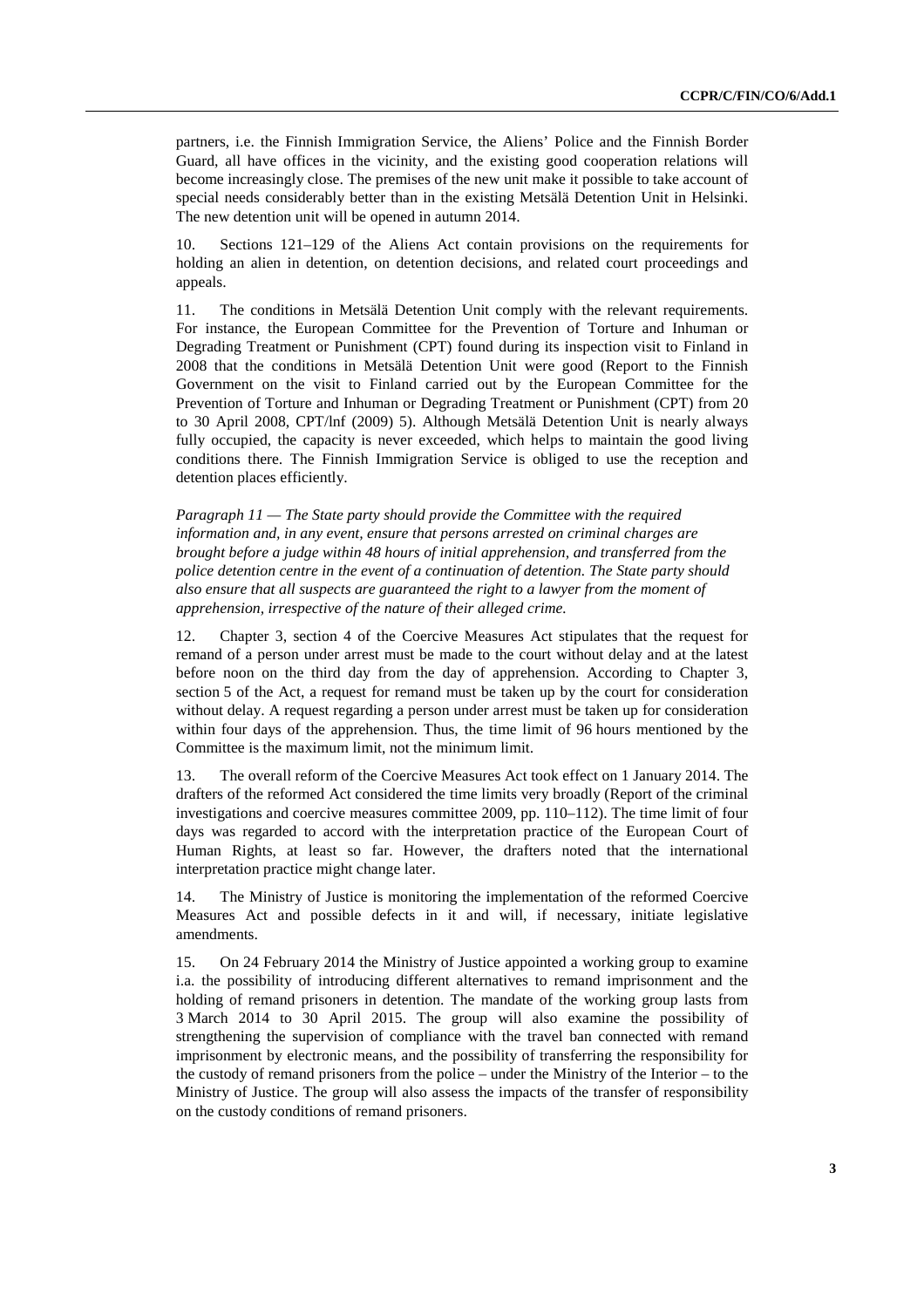16. According to Chapter 4, section 10 of the Criminal Investigations Act a suspect in an offence has the right in a criminal investigation to retain counsel of his or her own choice. The suspect must be notified in writing of this right without delay when he or she has been deprived of his or her liberty in connection with apprehension, arrest or remand. The criminal investigation authority must also otherwise, with consideration to the offence under investigation and to the circumstances connected with the investigation of the offence and the party himself or herself, ensure that the right of a party to retain counsel is in fact realized when he or she wants this or when the ensuring of due process requires this. These provisions guarantee all apprehended persons the right to retain counsel from the moment of apprehension.

17. According to the government proposal on the Criminal Investigations Act (HE 222/2010 vp pp. 198–199) the obligation to ensure the realization of the right to retain counsel relates to the creation of the framework for retaining counsel. In addition to informing the suspect about the right to retain counsel, the investigation authorities must, if necessary, inform the suspect about the details of receiving legal aid and having a defender appointed for him or her. To the extent necessary, the investigation authorities must assist the suspect in choosing the counsel. The authorities must also enable the suspect to contact the counsel or inform the counsel about any urgent need for his or her presence in the investigation.

*Paragraph 16 — The State party should advance the implementation of the rights of the Sami by strengthening the decision-making powers of Sami representative institutions, such as the Sami parliament. The State party should increase its efforts to revise its legislation to fully guarantee the rights of the Sami people in their traditional land, ensuring respect for the right of Sami communities to engage in free, prior and informed participation in policy and development processes that affect them. The State party should also take appropriate measures to facilitate, to the extent possible, education in their own language for all Sami children in the territory of the State party.* 

18. A working group of the Ministry of Justice has proposed a revision of the Act on the Sámi Parliament (974/1995). According to the report of the group (Ministry of Justice OM 55/2013), the proposal generally aims to improve the opportunities to safeguard the constitutional cultural autonomy of the Sámi and the functioning of the Sámi Parliament. The revision is intended to strengthen the dynamics of the Sámi Parliament's operation and its active obligation to promote the rights of the Sámi as an indigenous people.

19. The group proposes that the provision of the Act obligating authorities to negotiate with the Sámi Parliament be amended to increase emphasis on their mutual cooperation. In line with recommendations from international bodies, the regulation is intended to strengthen the right of the Sámi Parliament to participate in and influence decision-making in matters affecting the Sámi in a specific way. Moreover, the revision is intended to emphasise that the negotiation procedure is a more far-reaching form of participation than the ordinary procedure of hearing and requesting opinions. It is important to reserve sufficient time for the negotiations and the related preparations.

20. The proposal of the working group would expand the scope of the obligation to negotiate with the Sámi Parliament. Negotiations should be held concerning all important measures which may affect the Sámi language or culture or the status or rights of the Sámi as an indigenous people in a specific way, irrespective of whether the direct effects of the measures extend to the Sámi Homeland. Such measures may relate e.g. to the Sámi language. The working group proposes that the authorities should prepare a record from the negotiations.

21. The Government will submit a related legislative proposal to the national Parliament by autumn 2014.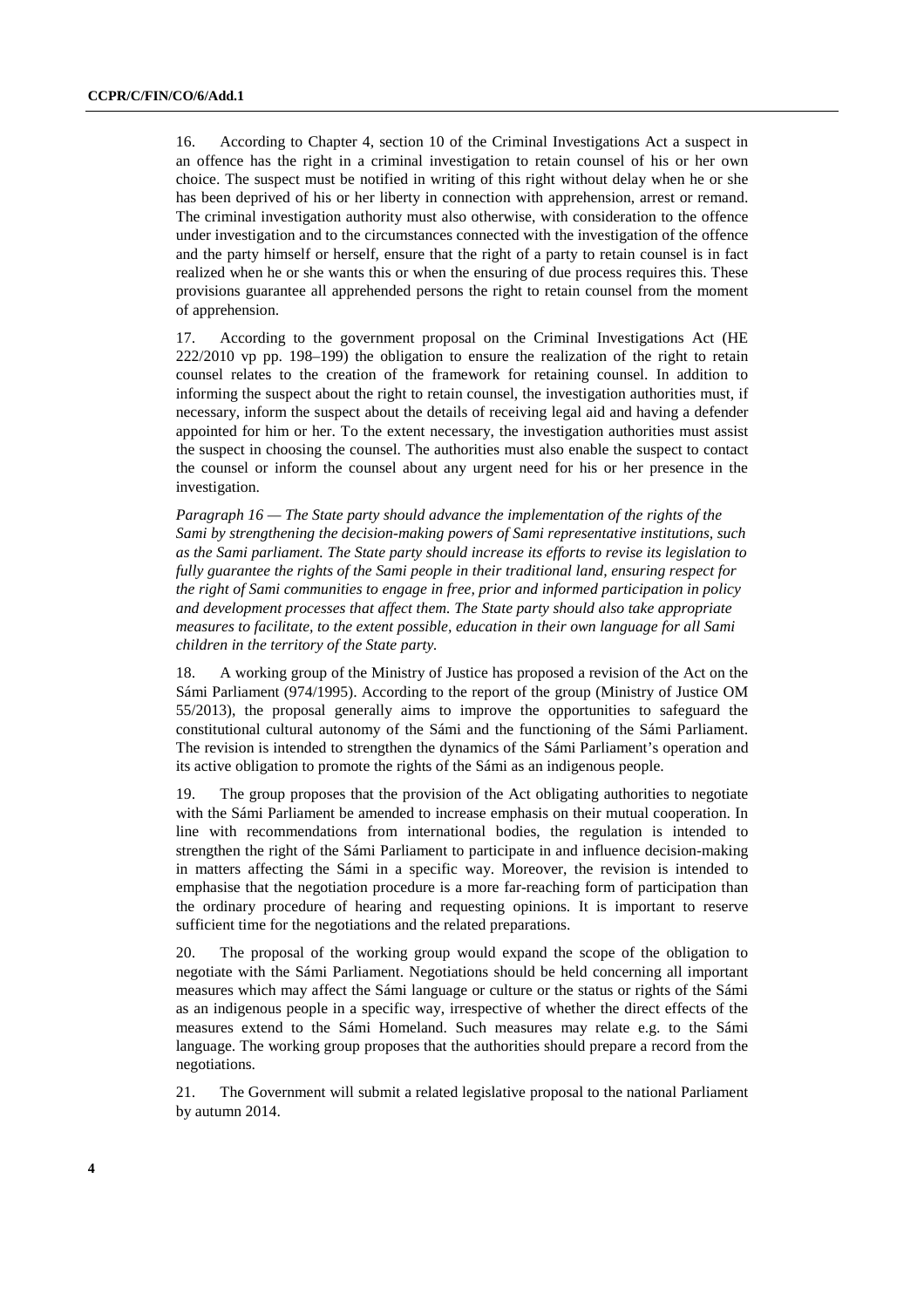22. A legislative project is going on concerning the reorganisation of Metsähallitus, i.e. the state enterprise managing state-owned lands and waters. This project too, takes account of the participation rights of the Sámi. On 16 July 2013 the Ministry of Agriculture and Forestry set up a working group to draft a proposal for increasing the participation rights of Sámi in decision-making on the use of state-owned lands and waters in the Sámi Homeland. The group proposed in its report (working group memorandum 2014:2 of the Ministry of Agriculture and Forestry) that the Act on Metsähallitus (1378/2004) be supplemented with a chapter including special provisions applicable to the Sámi Homeland. The chapter would contain provisions on planning in the Sámi Homeland and on the prohibition against letting the use of natural resources there undermine the opportunities of the Sámi to carry on and promote their traditional livelihoods and culture. Moreover, the working group proposed that the Act should include provisions on advisory boards to be set up in each municipality in the Sámi Homeland to deal with the sustainable use and management of the State's lands and waters and the natural resources belonging to them. The draft government proposal on the reorganisation of Metsähallitus has been sent out to a large number of actors for comment.

23. Finland promotes, by appropriate measures, the right of the Sámi to be taught in their own language.

24. According to the Basic Education Act, the instruction in the Sámi Homeland must be given mainly in the Sámi language. The Government pays the full costs for education in and of Sámi in the municipalities of Sámi Homeland. The National Board of Education grants providers of education and teaching government transfers for the instruction of Sámi during basic education and general upper secondary education. A teaching group of two pupils is required for eligibility for a government transfer.

25. The Ministry of Education and Culture supports annually the production of teaching material published in Sámi. In 2014 the amount of the support increased considerably, from EUR 290,000 to EUR 400,000. In 2014 the National Board of Education granted the Sámi Parliament a government transfer for arranging further training for teaching staff regarding the development of teaching provided in Sámi.

26. One educational institution in Finland, the Sámi Education Institute in Inari, provides vocational basic education in the Sámi language. The teaching languages of the Institute are Finnish and Sámi. Providers of education themselves decide independently what kind of education they provide in the languages of their institutions. The education is funded as any other vocational education in Finland, in accordance with the Act on the Financing of the Provision of Education and Culture (1705/2009).

27. The Ministry of Education and Culture has prepared a nation-wide action plan to revive the Sámi language in Finland. The Government is expected to make a decision-inprinciple on the action plan in June 2014.

28. The Finnish society's commitment to sustainable development ("The Finland we want by 2050"), adopted by a broad-based committee on sustainable development in December 2013, supports the right of the Sámi to practice their culture. Of the eight objectives of the commitment, the first one, concerning equal prospects for well-being, reads as follows: "We will support possibilities for the indigenous Sámi people to practice their own culture in accordance with sustainable development and to transmit their culture from one generation to the next."

## **Additional information**

29. As regards issues discussed between the Committee and the Government during the review of Finland's sixth periodic report in Geneva in July 2013, the Government would like to provide the following additional information on the question of the expressed